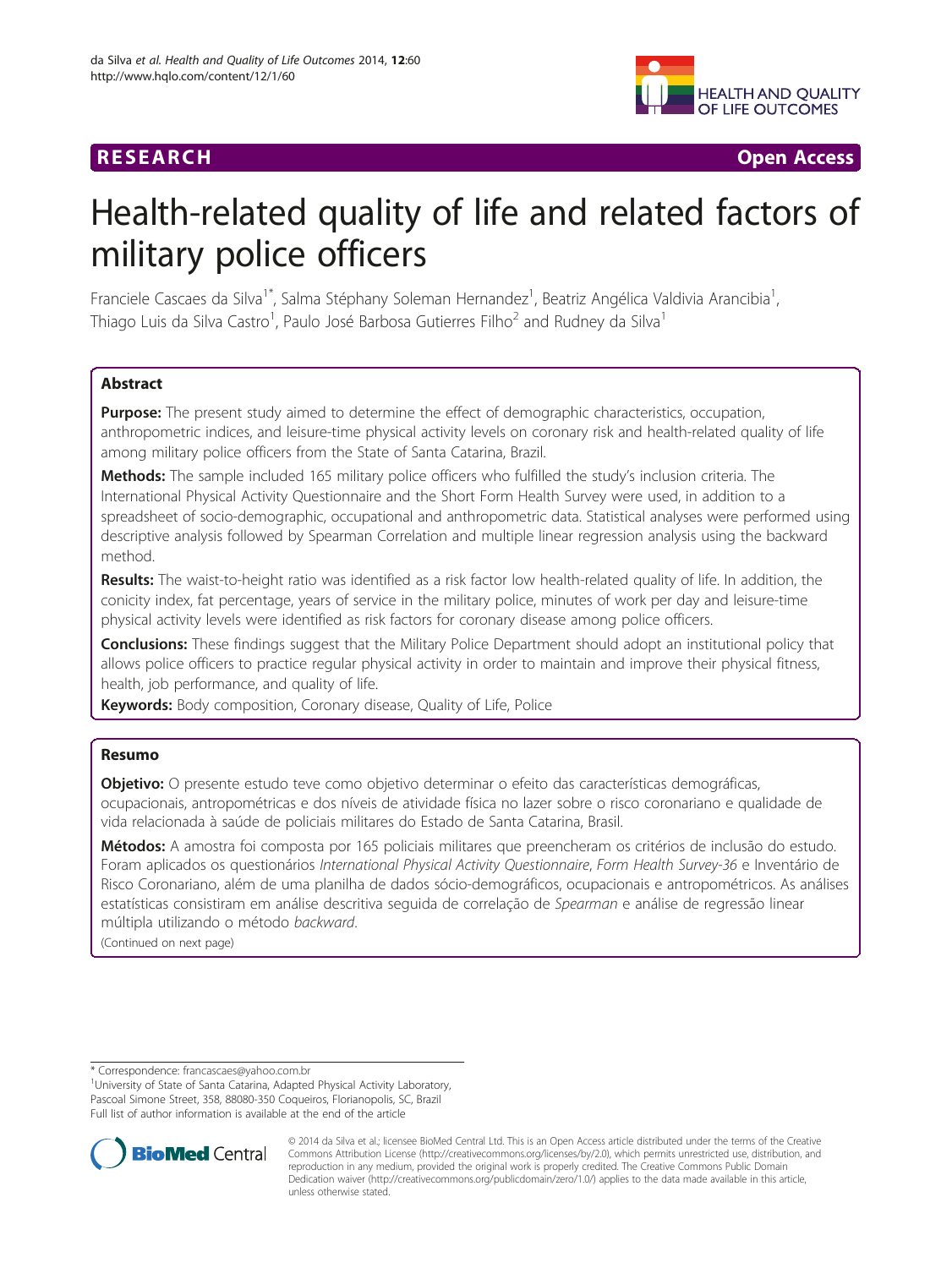## (Continued from previous page)

Resultados: A relação cintura estatura foi identificada como fator de risco para uma baixa qualidade de vida relacionada à saúde. Além disso, o índice de conicidade, percentual de gordura, tempo de serviço na Polícia Militar, minutos de trabalhos por dia e níveis de atividade física no lazer foram identificados como fatores de risco para doença coronariana entre os policiais.

Conclusões: Estes resultados sugerem que os Departamentos de Polícia Militar devem adotar uma política institucional que viabilize a prática da atividade física regular, com o objetivo de manter e aperfeiçoar as aptidões físicas, com vistas à melhoria de sua saúde e, por conseguinte para o seu aprimoramento técnico profissional e sua qualidade de vida.

# Introduction

Although the field of public security sets high prerequisite entry standards for physical fitness and good health, the demands of police work do not allow police officers to maintain their physical fitness, which tends to deteriorate over time [\[1,2](#page-7-0)].

This decline in physical fitness among police officers is primarily due to a general decrease in physical activity throughout their careers. A consequence of decreased physical activity is increased body mass and increased risk of developing health problems [\[1,3](#page-7-0)].

Previous studies conducted with police officers have found that higher anthropometric indices such as body mass index, waist circumference, abdominal circumference, body fat and total body mass are related to years of police service. Such studies suggest that improving physical fitness is essential to improve police officers' performance and quality of life [\[1](#page-7-0)-[8](#page-7-0)].

There are also social and psychological demands related to police work, such as the pace of daily work, occupational responsibilities, and distressing situations, as well as factors such as poor diet and physical inactivity that can initiate health problems and affect quality of life among police officers. Therefore, the aim of this study was to determine the effect of demographic characteristics, occupation, anthropometric indices, and leisure-time physical activity levels on police officers coronary disease risk and quality of life.

# Methods

This descriptive correlational study was submitted for consideration and approved by the Ethics Committee on Research involving Human Subjects of the University of the State of Santa Catarina, under protocol number 130/ 2011, according to resolution 466/2012 of the Ministry of Health of Brazil with regard to the Declaration of Helsinki and its subsequent.

The study sample was selected from active-duty police officers from the Military Police Battalion of Santa Catarina, located the State of Santa Catarina, Brazil  $(N = 224)$ . The sample was composed of military police officers who agreed participate in the study, were older

than 18 years and were active duty. Policemen who retired because of illness and those who did not fully complete questionnaires were excluded from the sample. Furthermore, to avoid possible bias, women were excluded from the analysis because there were only 11 female police officers.

The sample size calculation was conducted using SampleXS for Windows, adopting a 50% obesity prevalence, a margin of error less than 5%, and a design effect of 1.5 points. A sample size calculation for finite populations determined a need for a random sample of 187 research subjects. In total, 208 police officers consented to participate. However, 32 subjects were excluded for not fully completing questionnaires e 11 female subjects, leaving a final sample of 165 subjects (n).

Subjects were interviewed to collect demographic and occupational data (gender, age, degree official duties, minutes of work per day, workdays per week, years of service) and anthropometric indices (weight, height, waist circumference and fat percentage). They also completed three questionnaires: a) the International Physical Activity Questionnaire long version (IPAQ) [\[9](#page-7-0)]; b) Short Form Health Survey (SF-36) [\[10\]](#page-7-0); and c) the Coronary Risk Inventory, created by the Michigan Heart Association.

The body composition assessment was performed using anthropometric techniques developed by Lohman, Roche, and Martorell [\[11\]](#page-7-0). Body mass index was measured using a Cuori® CUO9340 digital scale, body height was verified with a Filizola<sup>®</sup> digital stadiometer, and waist circumference was measured with a Cescorf® metric tapeline. Using these data, the conicity index (CI) and waist-to-height ratio (WHtR) for each subject were determined.

The CI is an indicator of obesity and body fat distribution that is associated with cardiovascular risk factors and is calculated with the following equation:  $CI = WC/$ 0,109. BW/BH, where  $CI =$  Conicity Index, WC = Waist circumference (m),  $BW = Body Weight (kg)$ , and BH 107 = Body Height (m) [[12,13\]](#page-7-0). WC is an indicator used in measuring centralized tissue distribution and is more strongly associated with levels of visceral abdominal adipose tissue than waist-to-hip ratio (WHR) [\[14\]](#page-7-0). The average CI value established for men was reported as 1.23 and for women as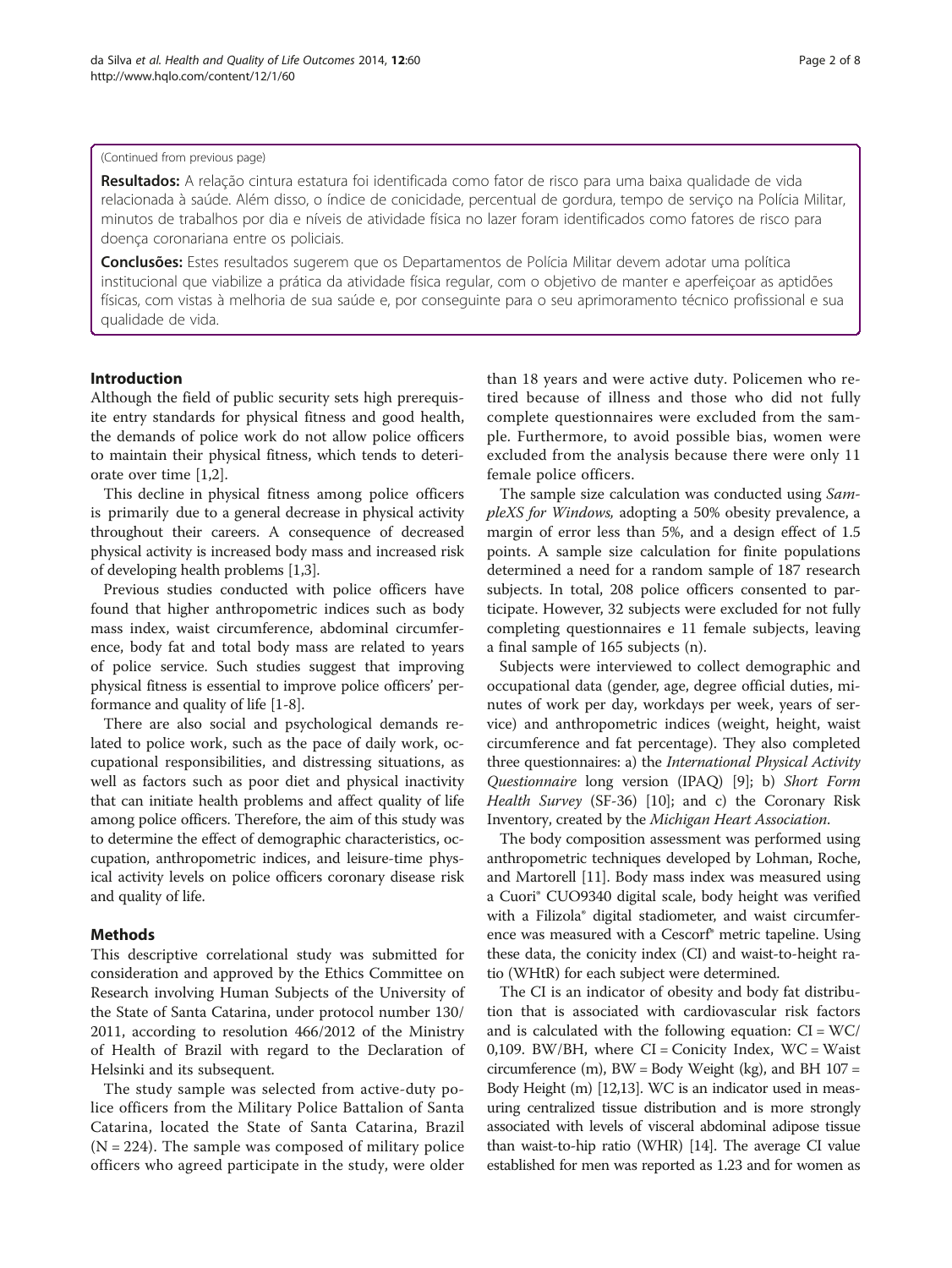1.18 [\[13](#page-7-0)]. The average WC value for established for men was reported 88 cm and for women as 83 cm [[12](#page-7-0)].

WHtR is strongly associated with several cardiovascular risk factors and is calculated with the following equation: WHtR = WC/BH, where WHtR = waist-to-height ratio, WC = waist circumference (cm) and BH = body height (cm). The reference values of 0.52 for men and 0.53 for women were used [\[15](#page-7-0)].

Measurement of skinfold thickness was performed using a Cescorf® plicometer using the Jackson and Pollock three-site skinfold test (chest, abdomen and thigh for men, triceps, suprailiac and thigh for women). The measurements were performed three times, and the average value of the three assessments was recorded.

The IPAQ consists of 27 questions that are used to evaluate a subject's estimated metabolic equivalent (MET) based on 5 domains of physical activity: 1) work, 2) domestic tasks, 3) transportation, 4) leisure/sport/recreation, and 5) time spent sitting [\[9](#page-7-0)]. A subject's physical activity level was classified as low (< 600 Mets-min/week), moderate (600 to 1500 Mets-min/week), high (1500 to 3000 Mets-min/week) or very high (> 3000 Mets-min/week). Subjects were further classified as sedentary (< 600 Metsmin/week), active (1500 to 3000 Mets-min/week) or very active (> 3000 Mets-min/week). This study only examined the leisure-time domain in a typical week related to recreation, sport, exercise and leisure activities. This domain are assessed how many days per week and how much time per day the subject performs for at least 10 continuous minutes of walking, vigorous physical activity (such as running, swimming fast, quick, weight cycling, among others) and moderate activity (pedaling pace moderate, swimming, gymnastics and dance, among others).

The SF-36 is a generic instrument used to assess healthrelated quality of life related to health. The questionnaire comprises 36 items that correspond to eight domains grouped into two components: 1) Physical component summary: functional capacity, general state of health, pain and physical aspects and 2) Mental component summary: mental health, vitality, social aspects and emotional aspects [\[10](#page-7-0)]. Each item of the SF-36 is assessed using points scored on a Likert scale, using the criteria and formula proposed by Ware and Gandek [\[10\]](#page-7-0). Final scores range from 0 (worst quality of life) to 100 points (best quality of life). Domain scores are derived from the questions related to them.

The Coronary Risk Inventory proposed by the Michigan Heart Association is a scale that assesses eight risk factors related to body weight, smoking, blood pressure, sex, age, physical activity profession, and family history. Each risk factor has six response options, which are associated with a point value. The sum of points obtained represents a subject's relative risk of developing coronary disease [\[16](#page-7-0)].

Data analysis was performed using Microsoft Excel 2010, and statistical analyses were performed with Statistical Package Social Science (SPSS) 20.0. The data were summarized by descriptive statistics (mean, standard deviation, simple frequency, percentage and range). A confidence interval of 95% (CI 95%) was adopted and a significance level of  $p < 0.05$  was used for all analyses.

Given the distribution of the data shown by the Kolmogorov-Smirnov test, the comparison of the physical component of health-related quality of life and overall coronary risk score between subjects by gender was tested by the U Mann–Whitney and associations between demographics, occupation, health status, leisure-time physical activity levels, anthropometric indicators of obesity and quality of life were obtained by Spearman correlation. The data that were correlated and demonstrated residual normality (years of service, minutes of work/day, overall coronary risk score coronary risk, conicity index, waist circumference, waist and height, fat percentage, and leisure-time physical activity) were inserted into a multiple linear regression.

The multiple linear regression model using the backward method for two outcome variables. The first outcome variable was the physical component of quality of life related to health and explanatory variables were years of service, minutes of work per day, workdays per week, overall coronary risk score, conicity index, waist circumference, and waist-to-height ratio, fat percentage, and leisure-time physical activity. The second outcome variable was the overall score of coronary risk and explanatory variables were years of service, minutes of work per day, workdays per week, conicity index, waist circumference, and waist-to-height ratio, fat percentage, physical component of quality of life related health and leisure-time physical activity.

The choice of backward method was based on routines that incorporate all the variables and then by steps, eliminate or not each of them. The backward method executes F statistics for each explanatory variable The lowest value of the partial F statistics is compared with the critical F,  $F_{out}$ , calculated for a given α critical value. If the lowest value found is less than  $F_{\text{out}}$ , is removed from the model the covariate responsible for the lower value of the partial F statistic. Then, it adjusts the model again with p-1 variables. The partial F statistics are calculated for this model and the process is repeated. Finally, the elimination algorithm terminates when the lowest partial F statistic is not less than  $F_{\text{out}}$ . Variables that showed an F value less than 0.10 were imputed and those who had an F value greater than or equal to 0.10 were removed from the model. The composition of the final model was obtained from the analysis of the results showed that the variables with p less than 0.05.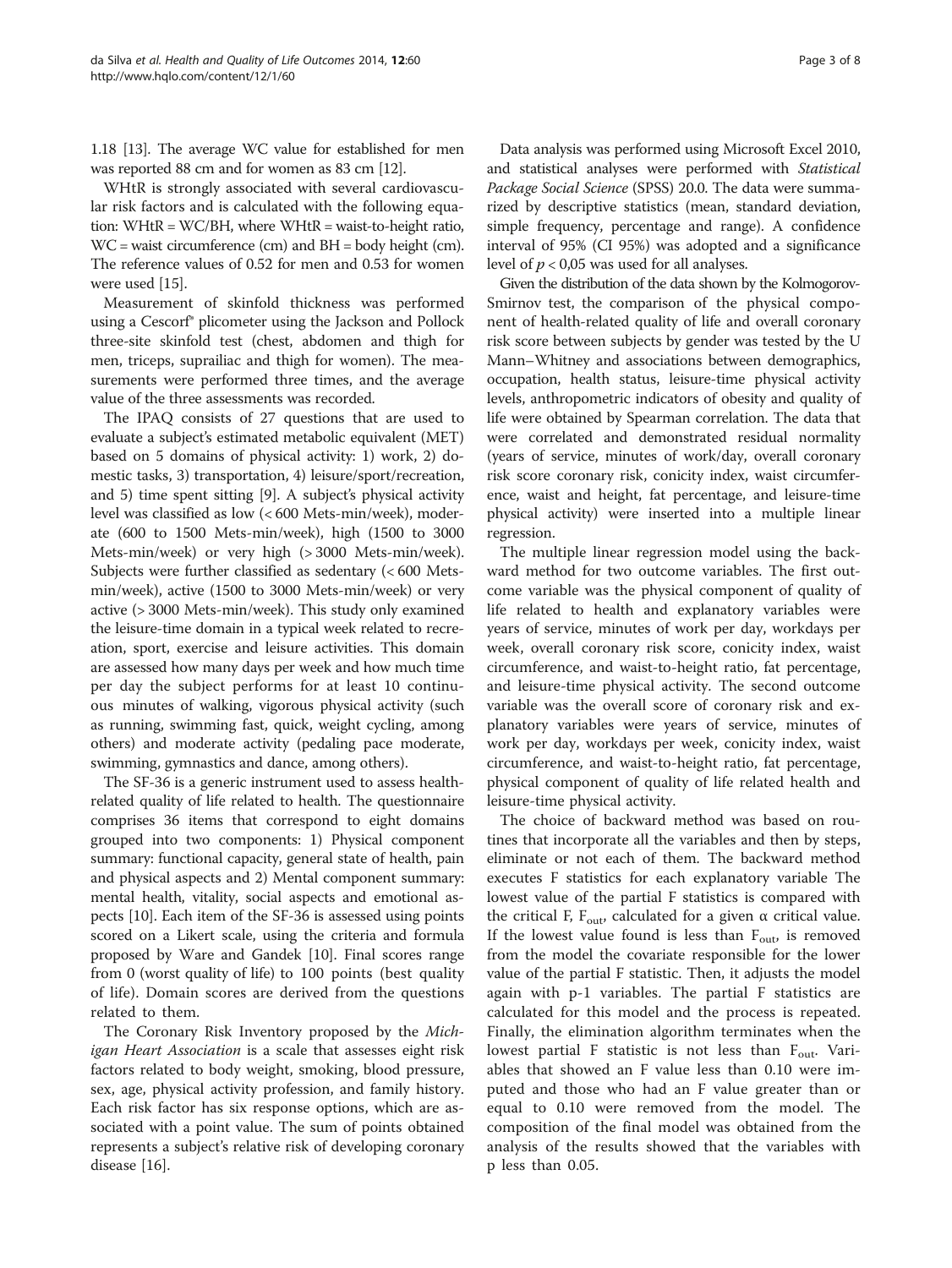# Results

The 165 military police officers who participated in this study had a mean age of  $37.27 \pm 8.099$  years with a range from 22 to 54 years of age. They worked an average of approximately  $4 \pm 1.172$  days per week and  $809.15 \pm$ 378.597 minutes per day. Table 1 displays their characteristics, including official graduation date, years of service, leisure-time physical activity level and coronary risk classification.

A general analysis of these data showed that 60% were soldiers. Subjects predominantly worked in the operational sector (83%), had served between 1–10 years (40.6%),

Table 1 Characteristics of 165 police officers participated in the study

| Variable                        | n              | %     |
|---------------------------------|----------------|-------|
| Official graduation             |                |       |
| Soldier                         | 99             | 60    |
| Corporal                        | 38             | 23    |
| Sargent                         | 17             | 10.3  |
| Sublieutenant                   | $\overline{2}$ | 1.2   |
| Lieutenant                      | 5              | 3     |
| Capitan                         | $\overline{2}$ | 1.2   |
| Major                           | $\mathfrak{D}$ | 1.2   |
| Total                           | 165            | 100   |
| Operation                       |                |       |
| Predominantly administrative    | 28             | 17    |
| Predominantly operational       | 137            | 83    |
| Total                           | 165            | 100   |
| Years of service                |                |       |
| $1 - 10$                        | 67             | 40.6  |
| $11 - 20$                       | 34             | 20.6  |
| $21 - 30$                       | 62             | 37.6  |
| Above 31                        | $\overline{2}$ | 1.2   |
| Total                           | 165            | 100   |
| Leisure physical activity level |                |       |
| Low                             | 86             | 52.1  |
| Moderate                        | 37             | 22.4  |
| High                            | 24             | 14.52 |
| Very high                       | 18             | 10.9  |
| Total                           | 165            | 100   |
| Coronary risk rating            |                |       |
| Risk much lower than average    | 10             | 6.1   |
| Risk lower than average         | 58             | 35.2  |
| Medium risk                     | 70             | 42.4  |
| Moderate risk                   | 25             | 15.2  |
| High risk                       | 2              | 1.2   |
| Total                           | 165            | 100   |

n, Frequency; %, Percentage.

had low leisure time physical activity levels (52.1%) and possessed medium risk for developing coronary diseases (42.4%).

In relation the comparison of the physical component of health-related quality of life and overall coronary risk score between subjects according to sex, the Mann– Whitney test revealed a significant difference between men and women for the overall coronary risk score  $(U = 234.50, p > 0.001)$ . Thus, women were excluded from analysis to avoid possible bias because the subjects were not in the same condition.

Spearman correlation analysis demonstrated relationships between demographic characteristics, occupation, leisure-time physical activity levels, anthropometric indicators of obesity, coronary risk, and physical healthrelated quality of life among the police officers in this study. Table [2,](#page-4-0) below, illustrates only the significant relationships found in this study.

Table [3](#page-5-0) shows the values obtained by multiple linear regression analysis between the demographic, occupational, anthropometric, leisure physical activity, coronary risk and physical health-related quality of life variables of the participants.

Multiple linear regression analysis identified fat percentage, conicity index, minutes of work per day, years of service and leisure-time physical activity levels as risk factors for coronary disease and identified waist-to-height ratio as a risk factor for physical component of healthrelated quality of life.

Analysis of the determination coefficients  $(R^2)$  indicated that 41% of the variation in coronary risk, adjusted according to the sample, can be attributed to variations in fat percentage, conicity index, minutes of work per day, years of service and leisure-time physical activity levels. Analysis also revealed that 11.8% of the variation in physical health-related quality of life can be attributed to variations in waist-to-height ratio.

Analysis of the regression coefficients indicated that each increase of 0.22% in fat mass percentage, 13.84 in conicity index, 0.14 in years of service, 0.002 minutes of work per day in led to a one point increase in coronary risk.

Analysis further indicated that each decrease of 0.001 in MET of leisure-time physical activity led to a one point increase in coronary risk. Each one inch increase in the waist-to-height ratio contributed to a 44.02 reduction in physical health-related quality of life.

## **Discussion**

This study found associations between subjects' fat percentage, conicity index, minutes of work per day, years of service, leisure-time physical activity levels, coronary risk and physical component of health-related quality of life.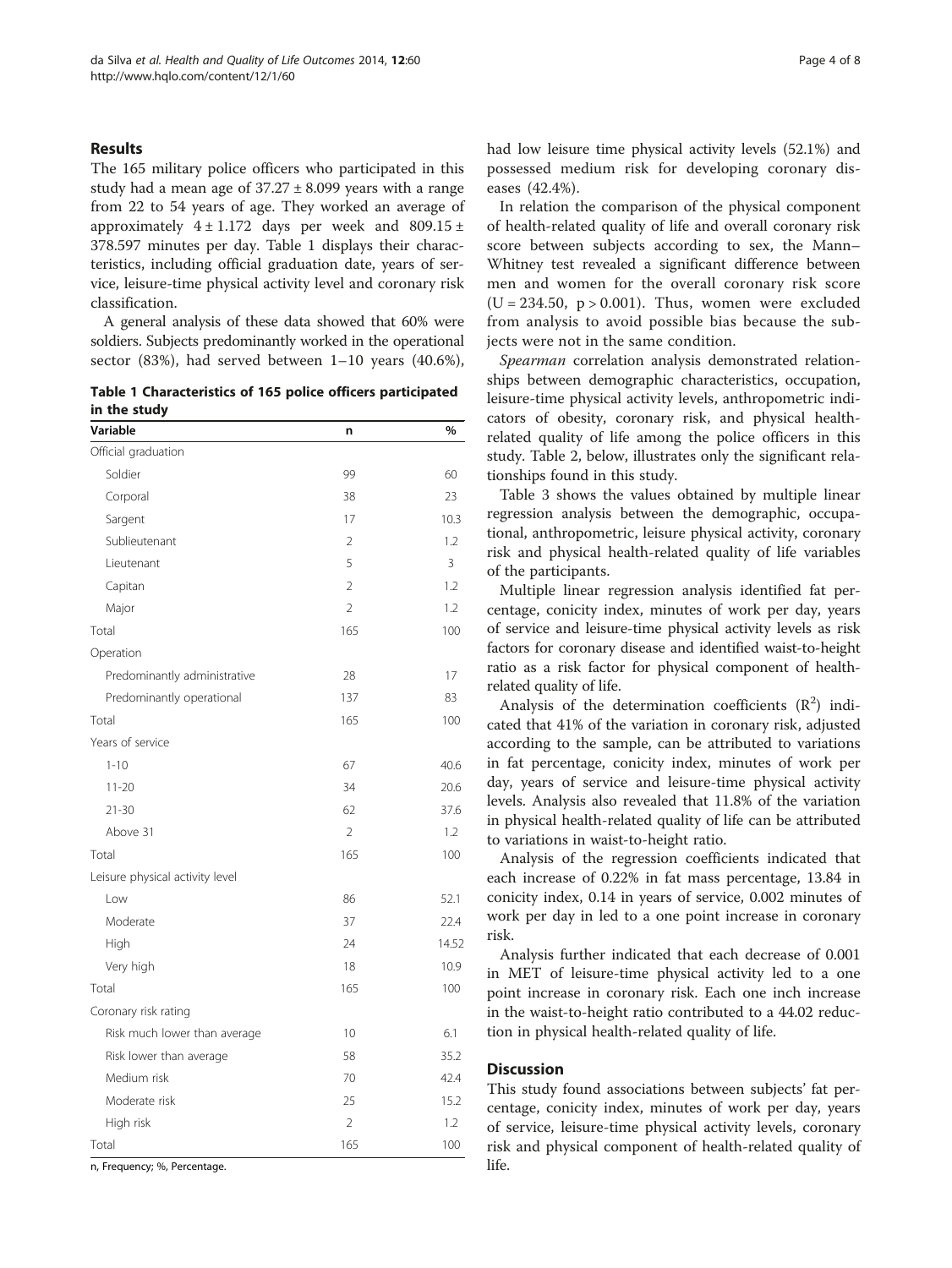<span id="page-4-0"></span>Table 2 Spearman correlation coefficient (Rho) and significance (p) obtained between demographic, occupational, anthropometric, coronary risk and the physical domain variables

| Variable                  | Years of<br>service | Days work/week | CI (Kg/m <sup>2</sup> ) | WC (cm)    | WHtR (cm)  | % Fat mass | Coronary<br>risk (points) | Leisure physical<br>activity level (mets) | <b>Physical component</b><br>(points) |
|---------------------------|---------------------|----------------|-------------------------|------------|------------|------------|---------------------------|-------------------------------------------|---------------------------------------|
|                           | Rho (p)             | Rho(p)         | Rho(p)                  | Rho (p)    | Rho(p)     | Rho(p)     | Rho(p)                    | Rho(p)                                    | Rho(p)                                |
| Age (years)               | $0.944***$          |                | $0.513***$              | $0.239**$  | $0.455***$ |            | $0.397***$                |                                           | $-0.315***$                           |
| Years of Service          |                     |                | $0.479***$              | $0.247***$ | $0,438***$ |            | $0.391***$                |                                           | $-0.282***$                           |
| Minutes work/day          |                     | $-0.928***$    |                         |            |            |            |                           | $0.162**$                                 |                                       |
| Conicity Index (cm)       |                     |                |                         | $0.469***$ | $0.847***$ |            | $0,366***$                |                                           | $-0.295***$                           |
| Waist Cincunmference (cm) |                     |                |                         |            | $0.830***$ | $0,276***$ | $0,355***$                |                                           | $-0.241**$                            |
| WHtR $(Kq/m^2)$           |                     |                |                         |            |            |            | $0.431***$                |                                           | $-0,330***$                           |
| % Fat Mass                |                     |                |                         |            |            |            | $0,459***$                |                                           |                                       |
| Coronary Risk (points)    |                     |                |                         |            |            |            |                           | $-0.315***$                               | $-0.244**$                            |

CI = Conicity Index; WC = Waist Cincumference; WHtR = Waist-To-Height Ratio; Rho = Spearman correlation coefficient; p = significance.

\*\*p < 0,05 \*\*\*p < 0,001.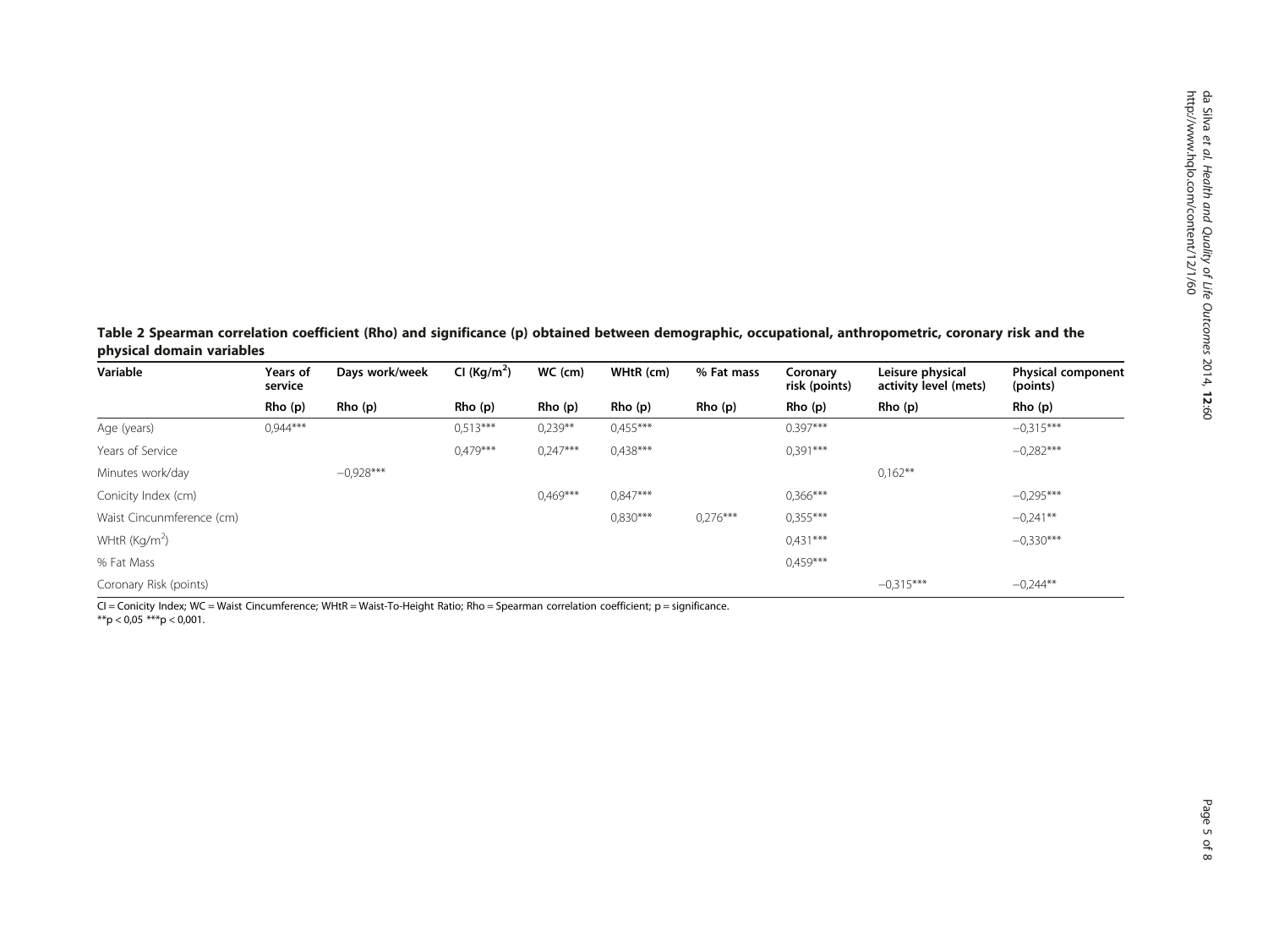<span id="page-5-0"></span>

| Table 3 Risk factors for coronary risk and the physical domain obtained by linear regression analysis |  |  |  |
|-------------------------------------------------------------------------------------------------------|--|--|--|
|-------------------------------------------------------------------------------------------------------|--|--|--|

| Variable                               | Coronary risk (points) |         |                |         | Physical component (points) |          |                 |         |
|----------------------------------------|------------------------|---------|----------------|---------|-----------------------------|----------|-----------------|---------|
|                                        | β                      |         | IC             | p       | β                           |          | IC              | р       |
| WHtR (cm)                              |                        |         |                |         | $-0,351$                    | $-4,785$ | $-62,19/-25,85$ | < 0.001 |
| Fat Mass Percentage                    | 0,373                  | 5,668   | 0,14/0,30      | < 0.001 |                             |          |                 |         |
| Conicity Index                         | 0,189                  | 2,497   | 2,89/24,80     | 0,014   |                             |          |                 |         |
| Years of Service                       | 0.248                  | 3,59    | 0,06/0,22      | < 0.001 |                             |          |                 |         |
| Minutes of Work Per Day                | $-0,133$               | $-2,20$ | $-0.004/-0.00$ | 0,029   |                             |          |                 |         |
| Leisure Physical Activity level (mets) | $-0,222$               | $-3,63$ | $-0,001/0,000$ | < 0.001 |                             |          |                 |         |

WHtR = Waist-To-Height Ratio;  $\beta$  = Standardized score in standard deviation; t = value of the test statistic; CI = confidence interval, p = significance.

Several studies involving public safety professionals from different backgrounds have identified years of police service as a risk factor for body composition changes and coronary disease. The results of the longitudinal study conducted by Boyce et al. [\[5](#page-7-0)] with the Charlotte Police Department indicated that years of police service contributed to increases in body composition values. They observed significant increases in body mass, fat percentage and fat mass after a decade of police work. Similarly, in a longitudinal study by Sörensen et al. [\[2](#page-7-0)] with Finnish police, there was an increase in body weight and waist circumference seen over 15 years of police work. In other words, the proportion of overweight individuals (IMC < 27) among the Finnish police officers was considerably lower in 1981 than in 1996 (29% and 51%, respectively); in addition, almost two thirds of the police officers (64%) had a waist circumference of > 94 cm, and more than a third (38%) had a waist circumference > 102 cm.

Beyond the time of service, Ferreira, Augusto Bonfin and [\[17\]](#page-7-0) (2012) authors identified after multivariate analysis that the absence of weekly days off is also an important determinant of morbidity among military police of the city of Recife, Brazil. Another problem demonstrated in this study was the number of minutes of work per day. Mean minutes of work submitted by the majority was 809.15 minutes, which equates to over 12 hours of work. In research Minayo, Assisi and Oliveira [\[18](#page-7-0)], working hours from eight to 12 hours were considered by respondents as highly stressful. The military policemen said they work day and night, get 12 hours on the street with just one meal, work under pressure, having to stay alert and sleep less are factors that contribute to the deterioration of their quality of life and your health.

Similar to this study, Yasmin [\[19](#page-7-0)], Ghosh, Fitzgerald, Bose and Chaudhuri [\[20](#page-7-0)], Pitanga and Lessa [[21\]](#page-7-0) found conicity index to be a better indicator of coronary risk. Pitanga and Lessa [\[13](#page-7-0)] established a cutoff value of 1.25 for men for predicting cardiovascular risk. The average of the conicity index value in this study is near the recommended range.

Furthermore it was observed that most police officers showed a high percentage of fat. One explanation for this condition would be inadequate consumption of food, as many times the policemen have access only to convenience store or fast food, lack of awareness of a healthy lifestyle, besides the limited opportunities that these workers have to practice exercises physical.

Studies also suggest that anthropometric changes related to obesity represent a health problem among police officers [[2,5,8,22\]](#page-7-0) because excess body fat is a risk factor for cardiovascular diseases that affect occupational performance. Even in a study of subjects who are not police officers, Harvey et al. [[23](#page-7-0)] reported that obese workers are prone to illness, absenteeism and early retirement when compared to non-obese workers.

The present study notes that most police officers have low leisure-time physical activity levels. This result may be related to the search for a second job. In a study with police officers, Minayo [\[24\]](#page-7-0) concluded that because of low pay, some police officers have a second job to supplement their wages. This enhances the possibility of a relationship between low leisure-time physical activity levels and secondary employment in the population in question. Moreover, this practice can also interfere the rest and the family life [[25\]](#page-7-0). Another factor that may be related to the low level of physical activity during leisure time is police work itself, which is considered an extremely stressful activity that causes a physical overload resulting from long working hours, night work schedules or for long periods at position orthostatic [\[26\]](#page-7-0).

This study also showed a significant association between leisure-time physical activity levels and coronary risk. According to Barros and Santos [[27](#page-7-0)], physical inactivity is considered a risk factor for coronary heart disease. They found that compared to regularly and moderately active people, inactive individuals are twice as likely to suffer a heart attack, independent of other risk factors.

The physical demands of police work are often inadequate for the maintenance of physical fitness; consequently, there is a low level of physical activity among police officers [\[28](#page-7-0)]. The fact that police officers are not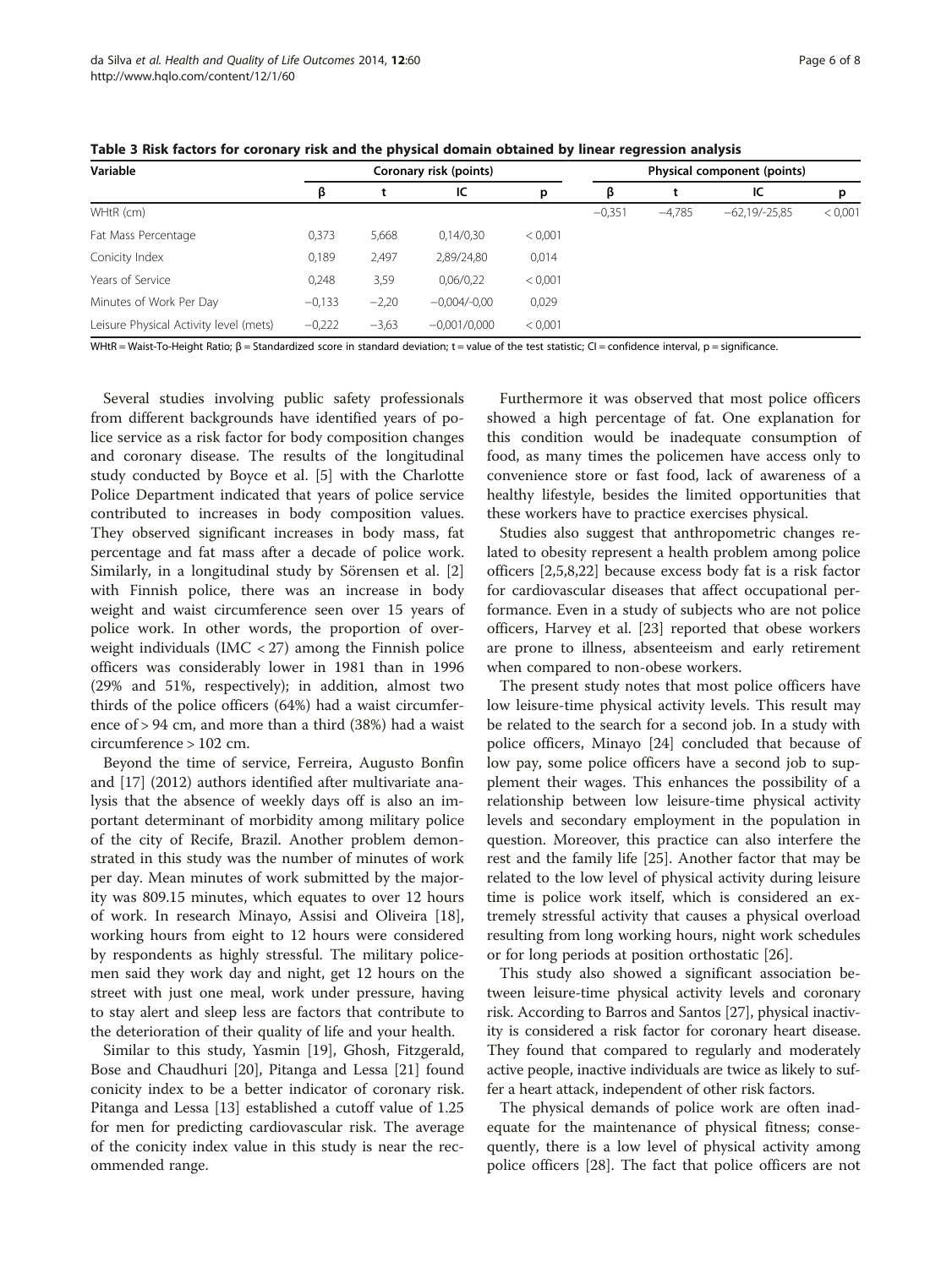involved in physically active professional tasks would not have adverse effects if they participated in more leisuretime activities and were not exposed to stressful or harmful situations.

Police work has been identified as a major source of psychological distress among police officers, as these professionals deal with acts violence, brutality and death in their daily lives [\[29-31\]](#page-7-0).

These events, which are associated with long work hours and the possibility of being injured or killed, elevate stress-related symptoms in this population, compromising their quality of life, health, job demands, and relationships with peers and family [[29\]](#page-7-0). Data obtained from Sector Statistics of the General Board of Health, from the Ambulatory Control of Attendances (CAAL) from Psychology in the year 2009 about the mental health of military police indicate that 70% have neurotic disorders and stress-related disorders, 18% have mood disorders and 5% have other mental and behavioral disorders [[26](#page-7-0)].

In addition to psychological distress, physical illness can also affect police officers' general quality of life [[29,32\]](#page-7-0). Injuries by firearms and trauma were identified by civil and military police of Rio de Janeiro as the most common physical illnesses in their daily work [[18](#page-7-0)].

A study by Chen et al. [\[29\]](#page-7-0) showed that police officers with physical illnesses have lower mental health scores, as measured with the SF-12. This is consistent with a study by Surtees et al. [\[32](#page-7-0)], indicating that physical illness affects physical and mental health-related quality of life. This study identified waist-to-height ratio as a risk factor for physical health-related quality of life among military police officers.

Muniz and Soares conducted a mapping of victimization of police in Rio de Janeiro and observed that 93% of police officers were removed from the ostensible services to perform internal tasks due to physical disability. In 1997, 50.2% of the allowances to health care (LTS) and 42.8% of partial disabilities (IFP) were caused by trauma, and the LTS 5.6% and 16.9% of the IFP were to to psychiatric problems [[33](#page-7-0)]. In both cases, Souza and Minayo [\[34](#page-7-0)] emphasize the risks and stress experienced at work. In research of Souza and Minayo [[34](#page-7-0)] on morbidity and mortality linked to work of 4,518 military police of the city of Rio de Janeiro, deaths and injuries from all causes between the years 2000–2004, 56.1% were victimized during clearances, against 43.9% in service.

Physical preparation is extremely important for military police activities because of the adversity that police officers encounter in their daily lives. To effectively preserve public order and complete various job functions, police officers must possess a high level of fitness and good health. Military police training emphasizes physical fitness and health as part of its curriculum, which includes self-defense, police techniques and extracurricular activities. However, as these professionals enter the workforce in various military organizations and functions of the State, frequently there is neither continuity in fitness nor continued monitoring of health conditions (i.e., there is no promotion of the practice of physical, sports and leisure activities in the Military Police).

According to the note of Instruction nº 002/PM-3/95 of the Military Police of Santa Catarina, instructors are authorized to carry out physical activities twice a week. This note was ratified by the order nº 245 019/Cmdo/ 2003, which emphasizes that "chiefs and directors should encourage and provide subordinates to practice physical activity." However, when practiced, the activity is usually limited to participating in a sport, which is performed without satisfying the technical criteria for physical health and fitness in the Military Police.

Therefore, it is observed that the concern with health, with the performance of these professionals and the quality of life of the related professional activity demonstrated in this study is similar to other regions of Brazil and other countries in different contexts [\[2,5,6,8,17,18,24,29,31](#page-7-0)]. Thus, there is the need for the Military Police Department to adopt an institutional policy that allows police officers to practice regular physical activity in order to maintain and improve their physical fitness, health, job performance and quality of life. Moreover, it seems plausible that by adopting an institutional policy that allows for the practice of regular physical activity and access to health benefits may also help promote a more peaceful and respectful relationship with society.

This study has three basic limitations: 1) the results only represent a single battalion of military police in the region of Florianopolis-SC. However, it is necessary to collect data from other battalions in order to verify the characteristics and needs of the population in question; 2) The International Physical Activity Questionnaire (IPAQ), which was used to assess physical activity levels, is prone to recall bias because it depends on memory recollection; 3) The data of some variables were obtained only by participant reports, which can be prone to self-generated information bias.

Despite the limitations, this study provided information on the effect of demographic, occupational, anthropometric characteristics, level of physical activity during leisure time on coronary risk and quality of life of military police.

This study concludes that waist-to-height ratio is a risk factor for physical component of the health related quality of life. Furthermore, waist-to-height ratio, fat percentage, years of service and leisure-time physical activity levels are risk factors for coronary disease among military police officers. These results suggest that policies to promote physical activity, sport and leisure among military police officers should be encouraged.